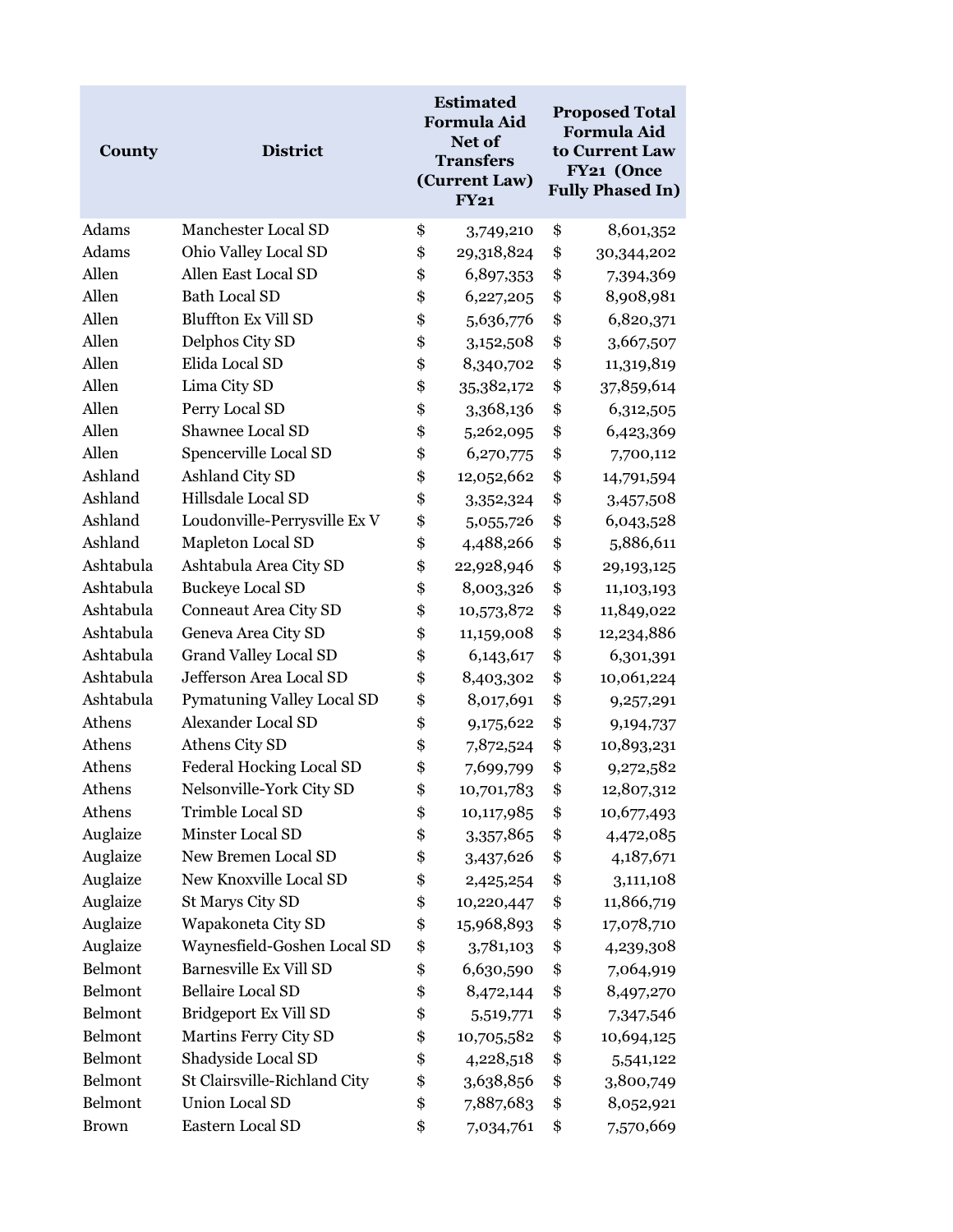| <b>Brown</b>  | Fayetteville-Perry Local SD   | \$<br>5,127,682  | \$<br>6,325,571  |
|---------------|-------------------------------|------------------|------------------|
| <b>Brown</b>  | Georgetown Ex Vill SD         | \$<br>7,368,436  | \$<br>8,867,579  |
| <b>Brown</b>  | Ripley-Union-Lewis Local SD   | \$<br>6,761,525  | \$<br>7,315,204  |
| <b>Brown</b>  | <b>Western Brown Local SD</b> | \$<br>23,947,367 | \$<br>23,948,083 |
| <b>Butler</b> | <b>Edgewood City SD</b>       | \$<br>17,363,921 | \$<br>22,750,414 |
| <b>Butler</b> | Fairfield City SD             | \$<br>31,059,608 | \$<br>43,029,140 |
| <b>Butler</b> | Hamilton City SD              | \$<br>70,726,985 | \$<br>81,661,753 |
| <b>Butler</b> | Lakota Local SD               | \$<br>45,405,851 | \$<br>46,847,798 |
| <b>Butler</b> | Madison Local SD              | \$<br>9,035,036  | \$<br>9,563,090  |
| <b>Butler</b> | Middletown City SD            | \$<br>28,402,950 | \$<br>57,359,900 |
| <b>Butler</b> | Monroe Local SD               | \$<br>7,393,486  | \$<br>15,858,494 |
| <b>Butler</b> | New Miami Local SD            | \$<br>6,306,970  | \$<br>8,601,124  |
| <b>Butler</b> | Ross Local SD                 | \$<br>9,926,918  | \$<br>11,314,337 |
| <b>Butler</b> | Talawanda City SD             | \$<br>8,032,693  | \$<br>8,702,105  |
| Carroll       | <b>Brown Local SD</b>         | \$<br>2,628,344  | \$<br>4,176,443  |
| Carroll       | Carrollton Ex Vill SD         | \$<br>9,839,216  | \$<br>10,417,257 |
| Champaign     | <b>Graham Local SD</b>        | \$<br>9,631,615  | \$<br>9,766,580  |
| Champaign     | Mechanicsburg Ex Vill SD      | \$<br>5,375,692  | \$<br>6,935,891  |
| Champaign     | <b>Triad Local SD</b>         | \$<br>5,249,115  | \$<br>5,949,634  |
| Champaign     | Urbana City SD                | \$<br>9,490,103  | \$<br>11,966,571 |
| Champaign     | West Liberty-Salem Local SD   | \$<br>6,945,801  | \$<br>8,223,612  |
| Clark         | Clark-Shawnee Local SD        | \$<br>5,534,581  | \$<br>7,094,877  |
| Clark         | <b>Greenon Local SD</b>       | \$<br>4,727,274  | \$<br>5,852,739  |
| Clark         | Northeastern Local SD         | \$<br>11,539,595 | \$<br>12,851,609 |
| Clark         | Northwestern Local SD         | \$<br>7,141,267  | \$<br>7,782,185  |
| Clark         | Southeastern Local SD         | \$<br>3,998,390  | \$<br>5,395,718  |
| Clark         | Springfield City SD           | \$<br>64,935,265 | \$<br>74,779,587 |
| Clark         | <b>Tecumseh Local SD</b>      | \$<br>18,866,307 | \$<br>20,959,084 |
| Clermont      | Batavia Local SD              | \$<br>10,977,722 | \$<br>15,541,086 |
| Clermont      | Bethel-Tate Local SD          | \$<br>9,667,752  | \$<br>10,208,584 |
| Clermont      | Clermont-Northeastern Local   | \$<br>4,391,644  | \$<br>4,459,676  |
| Clermont      | Felicity-Franklin Local SD    | \$<br>7,532,904  | \$<br>7,667,620  |
| Clermont      | Goshen Local SD               | \$<br>18,345,041 | \$<br>20,441,579 |
| Clermont      | Milford Ex Vill SD            | \$<br>22,463,380 | \$<br>22,728,717 |
| Clermont      | New Richmond Ex Vill SD       | \$<br>5,381,208  | \$<br>7,135,634  |
| Clermont      | West Clermont Local SD        | \$<br>26,091,007 | \$<br>29,809,668 |
| Clermont      | Williamsburg Local SD         | \$<br>5,819,957  | \$<br>6,756,924  |
| Clinton       | <b>Blanchester Local SD</b>   | \$<br>11,095,234 | \$<br>11,109,141 |
| Clinton       | Clinton-Massie Local SD       | \$<br>8,809,747  | \$<br>8,972,016  |
| Clinton       | East Clinton Local SD         | \$<br>8,325,617  | \$<br>9,079,894  |
| Clinton       | Wilmington City SD            | \$<br>9,656,542  | \$<br>12,149,050 |
| Columbiana    | <b>Beaver Local SD</b>        | \$<br>9,621,313  | \$<br>9,703,600  |
| Columbiana    | Columbiana Ex Vill SD         | \$<br>3,502,452  | \$<br>4,742,890  |
| Columbiana    | <b>Crestview Local SD</b>     | \$<br>7,703,372  | \$<br>9,241,954  |
| Columbiana    | East Liverpool City SD        | \$<br>19,147,339 | \$<br>21,186,952 |
| Columbiana    | East Palestine City SD        | \$<br>6,877,286  | \$<br>8,165,757  |
| Columbiana    | Leetonia Ex Vill SD           | \$<br>5,430,658  | \$<br>6,661,313  |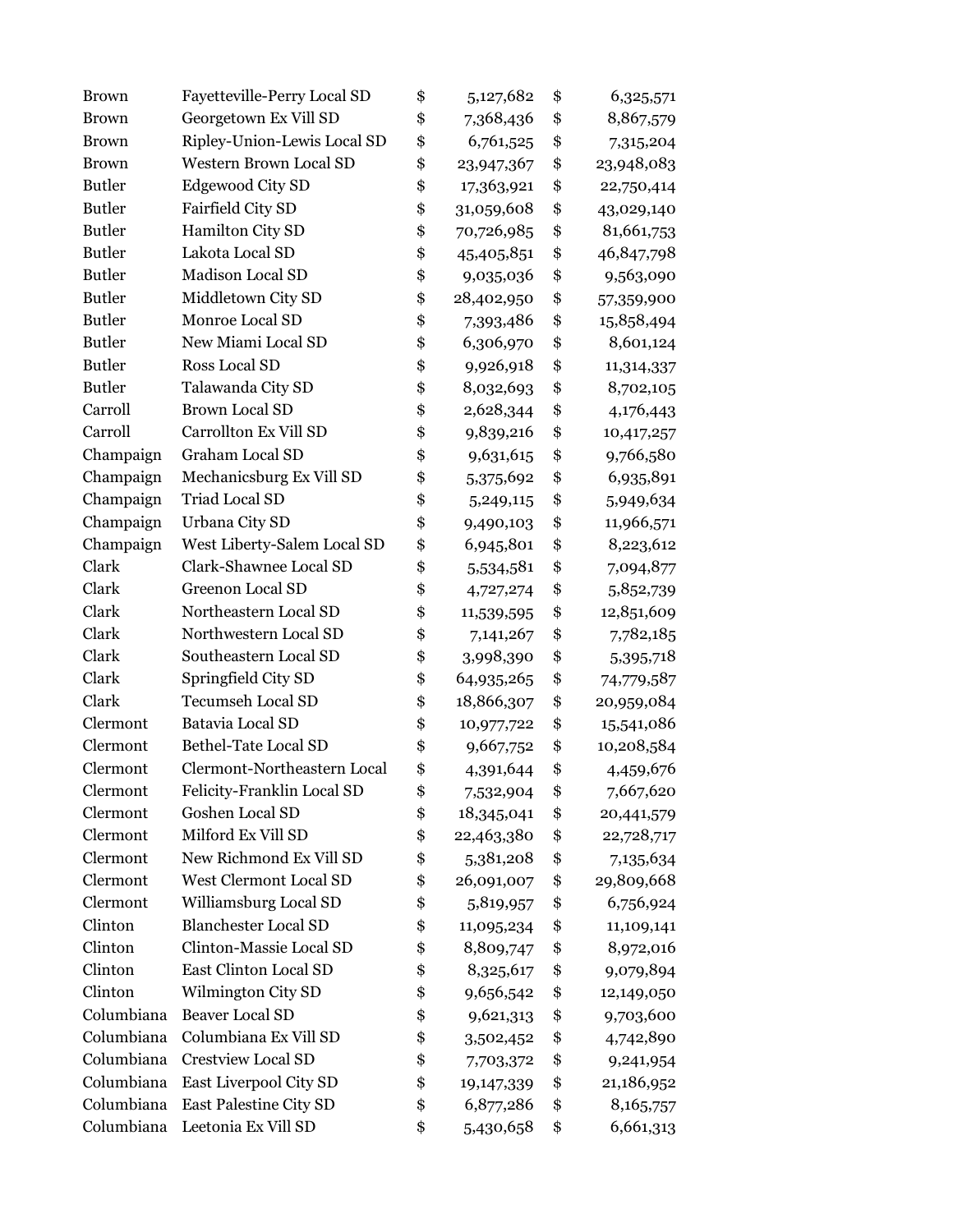| Columbiana | Lisbon Ex Vill SD               | \$<br>6,142,651   | \$<br>8,138,930   |
|------------|---------------------------------|-------------------|-------------------|
| Columbiana | Salem City SD                   | \$<br>7,587,751   | \$<br>12,219,427  |
| Columbiana | Southern Local SD               | \$<br>7,716,759   | \$<br>10,567,598  |
| Columbiana | <b>United Local SD</b>          | \$<br>7,303,193   | \$<br>7,307,015   |
| Columbiana | Wellsville Local SD             | \$<br>8,241,828   | \$<br>9,217,757   |
| Coshocton  | Coshocton City SD               | \$<br>10,718,475  | \$<br>14,400,406  |
| Coshocton  | Ridgewood Local SD              | \$<br>8,073,235   | \$<br>9,132,225   |
| Coshocton  | <b>River View Local SD</b>      | \$<br>7,994,590   | \$<br>9,075,453   |
| Crawford   | <b>Buckeye Central Local SD</b> | \$<br>3,918,684   | \$<br>3,951,907   |
| Crawford   | <b>Bucyrus City SD</b>          | \$<br>9,662,480   | \$<br>10,546,301  |
| Crawford   | Colonel Crawford Local SD       | \$<br>4,991,503   | \$<br>6,413,543   |
| Crawford   | Crestline Ex Vill SD            | \$<br>5,132,960   | \$<br>6,167,979   |
| Crawford   | Galion City SD                  | \$<br>12,346,483  | \$<br>13,178,948  |
| Crawford   | Wynford Local SD                | \$<br>6,512,655   | \$<br>6,753,595   |
| Cuyahoga   | Bay Village City SD             | \$<br>4,022,376   | \$<br>4,328,541   |
| Cuyahoga   | Beachwood City SD               | \$<br>195,534     | \$<br>1,420,401   |
| Cuyahoga   | <b>Bedford City SD</b>          | \$<br>5,902,286   | \$<br>13,093,271  |
| Cuyahoga   | Berea City SD                   | \$<br>7,440,607   | \$<br>12,707,607  |
| Cuyahoga   | Brecksville-Broadview Height    | \$<br>3,684,576   | \$<br>4,381,511   |
| Cuyahoga   | <b>Brooklyn City SD</b>         | \$<br>544,282     | \$<br>3,590,755   |
| Cuyahoga   | Chagrin Falls Ex Vill SD        | \$<br>1,598,656   | \$<br>1,899,161   |
| Cuyahoga   | Cleveland Hts-Univ Hts City     | \$<br>5,890,814   | \$<br>17,855,087  |
| Cuyahoga   | <b>Cleveland Municipal SD</b>   | \$<br>295,522,103 | \$<br>328,152,618 |
| Cuyahoga   | Cuyahoga Heights Local SD       | \$<br>435,549     | \$<br>572,181     |
| Cuyahoga   | East Cleveland City SD          | \$<br>27,313,526  | \$<br>28,362,641  |
| Cuyahoga   | Euclid City SD                  | \$<br>23,077,700  | \$<br>38,461,778  |
| Cuyahoga   | <b>Fairview Park City SD</b>    | \$<br>2,108,441   | \$<br>2,362,796   |
| Cuyahoga   | Garfield Heights City SD        | \$<br>18,581,839  | \$<br>32,519,552  |
| Cuyahoga   | Independence Local SD           | \$<br>409,365     | \$<br>725,709     |
| Cuyahoga   | Lakewood City SD                | \$<br>15,344,026  | \$<br>15,391,195  |
| Cuyahoga   | Maple Heights City SD           | \$<br>20,136,096  | \$<br>37,827,965  |
| Cuyahoga   | Mayfield City SD                | \$<br>1,602,045   | \$<br>2,712,086   |
| Cuyahoga   | North Olmsted City SD           | \$<br>7,630,800   | \$<br>9,102,514   |
| Cuyahoga   | North Royalton City SD          | \$<br>4,520,110   | \$<br>5,549,521   |
| Cuyahoga   | <b>Olmsted Falls City SD</b>    | \$<br>12,888,220  | \$<br>13,772,323  |
| Cuyahoga   | Orange City SD                  | \$<br>969,230     | \$<br>1,600,681   |
| Cuyahoga   | Parma City SD                   | \$<br>17,018,516  | \$<br>25,353,073  |
| Cuyahoga   | Richmond Heights Local SD       | \$<br>57,690      | \$<br>2,207,507   |
| Cuyahoga   | Rocky River City SD             | \$<br>1,015,510   | \$<br>1,714,622   |
| Cuyahoga   | Shaker Heights City SD          | \$<br>15,802,176  | \$<br>16,150,568  |
| Cuyahoga   | Solon City SD                   | \$<br>2,729,263   | \$<br>3,550,548   |
| Cuyahoga   | South Euclid-Lyndhurst City     | \$<br>5,310,354   | \$<br>6,490,066   |
| Cuyahoga   | Strongsville City SD            | \$<br>7,108,703   | \$<br>8,115,192   |
| Cuyahoga   | Warrensville Heights City SD    | \$<br>7,017,059   | \$<br>12,304,987  |
| Cuyahoga   | <b>Westlake City SD</b>         | \$<br>1,554,890   | \$<br>2,373,200   |
| Darke      | Ansonia Local SD                | \$<br>5,222,032   | \$<br>7,429,836   |
| Darke      | Arcanum Butler Local SD         | \$<br>6,411,508   | \$<br>7,116,529   |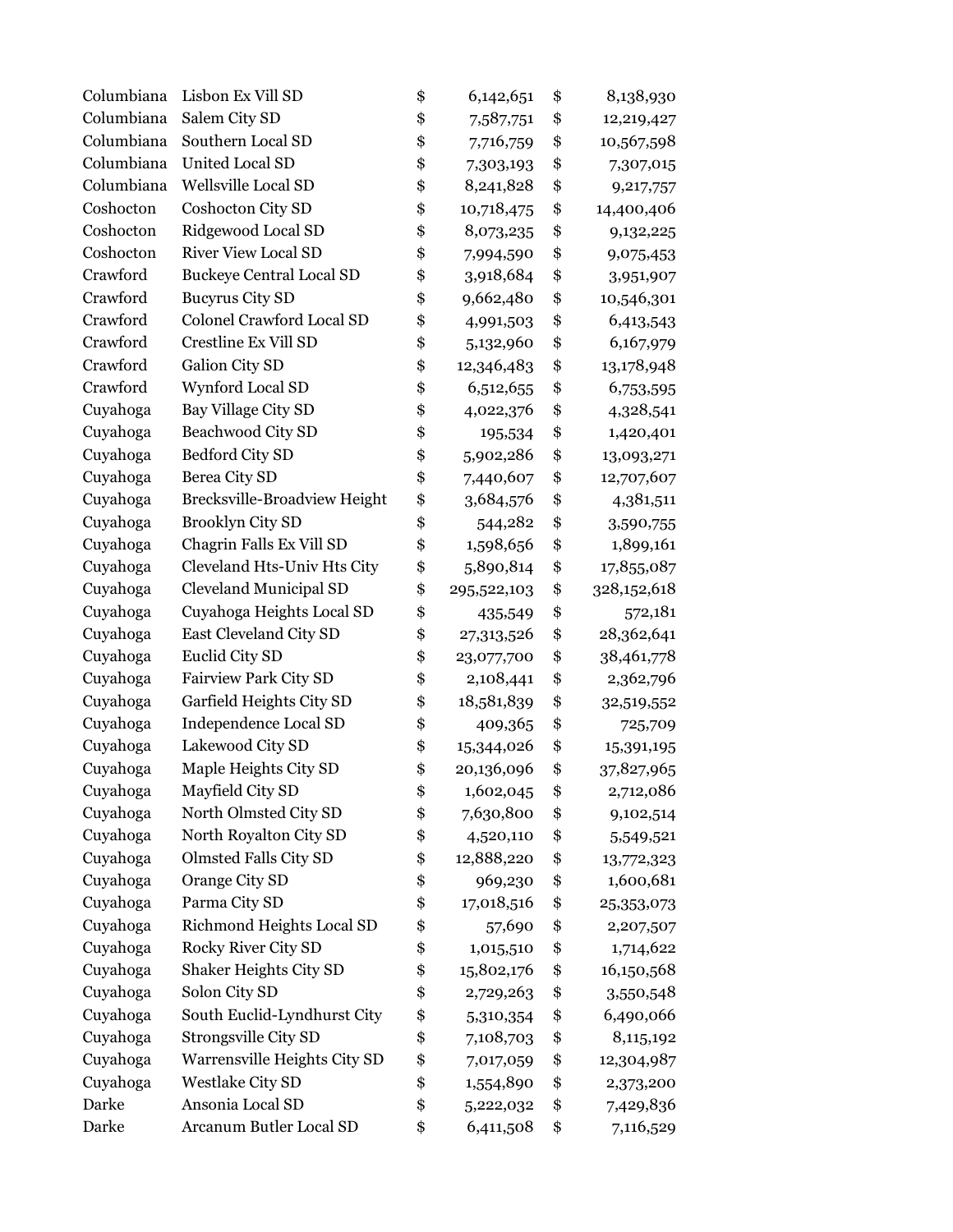| Darke     | Franklin-Monroe Local SD           | \$<br>3,750,946   | \$<br>4,780,476   |
|-----------|------------------------------------|-------------------|-------------------|
| Darke     | Greenville City SD                 | \$<br>10,093,367  | \$<br>12,956,294  |
| Darke     | Mississinawa Valley Local SD       | \$<br>4,489,443   | \$<br>6,903,608   |
| Darke     | Tri-Village Local SD               | \$<br>4,864,644   | \$<br>6,060,348   |
| Darke     | Versailles Ex Vill SD              | \$<br>8,202,349   | \$<br>8,734,620   |
| Defiance  | Ayersville Local SD                | \$<br>3,888,225   | \$<br>5,728,540   |
| Defiance  | Central Local SD                   | \$<br>6,279,799   | \$<br>6,630,344   |
| Defiance  | Defiance City SD                   | \$<br>15,451,188  | \$<br>17,544,719  |
| Defiance  | Hicksville Ex Vill SD              | \$<br>6,633,171   | \$<br>7,827,565   |
| Defiance  | Northeastern Local SD              | \$<br>3,166,824   | \$<br>3,289,636   |
| Delaware  | <b>Big Walnut Local SD</b>         | \$<br>6,075,610   | \$<br>6,330,788   |
| Delaware  | <b>Buckeye Valley Local SD</b>     | \$<br>3,770,610   | \$<br>4,335,282   |
| Delaware  | Delaware City SD                   | \$<br>15,428,851  | \$<br>26,467,107  |
| Delaware  | <b>Olentangy Local SD</b>          | \$<br>10,541,487  | \$<br>53,053,614  |
| Erie      | Berlin-Milan Local SD              | \$<br>5,369,425   | \$<br>5,427,603   |
| Erie      | Huron City SD                      | \$<br>2,439,944   | \$<br>2,635,636   |
| Erie      | Kelleys Island Local SD*           | \$<br>10,248      | \$<br>556,321     |
| Erie      | Margaretta Local SD                | \$<br>4,224,756   | \$<br>4,600,211   |
| Erie      | Perkins Local SD                   | \$<br>3,989,246   | \$<br>4,265,480   |
| Erie      | Sandusky City SD                   | \$<br>16,380,574  | \$<br>26,576,325  |
| Erie      | Vermilion Local SD                 | \$<br>4,093,203   | \$<br>4,238,485   |
| Fairfield | Amanda-Clearcreek Local SD         | \$<br>9,410,585   | \$<br>9,485,738   |
| Fairfield | <b>Berne Union Local SD</b>        | \$<br>4,355,329   | \$<br>5,078,841   |
| Fairfield | <b>Bloom Carroll Local SD</b>      | \$<br>4,964,871   | \$<br>7,797,209   |
| Fairfield | Fairfield Union Local SD           | \$<br>10,274,199  | \$<br>12,290,178  |
| Fairfield | Lancaster City SD                  | \$<br>25,514,661  | \$<br>39,574,463  |
| Fairfield | Liberty Union-Thurston Local       | \$<br>6,500,981   | \$<br>6,655,425   |
| Fairfield | Pickerington Local SD              | \$<br>53,123,318  | \$<br>58,753,806  |
| Fairfield | Walnut Township Local SD           | \$<br>1,189,754   | \$<br>2,076,437   |
| Fayette   | Miami Trace Local SD               | \$<br>11,323,107  | \$<br>11,863,261  |
| Fayette   | <b>Washington Court House City</b> | \$<br>15,467,544  | \$<br>17,493,576  |
| Franklin  | <b>Bexley City SD</b>              | \$<br>4,143,647   | \$<br>4,014,991   |
| Franklin  | Canal Winchester Local SD          | \$<br>18,458,174  | \$<br>22,771,027  |
| Franklin  | Columbus City SD                   | \$<br>139,009,181 | \$<br>279,536,162 |
| Franklin  | Dublin City SD                     | \$<br>18,826,504  | \$<br>29,875,211  |
| Franklin  | Gahanna-Jefferson City SD          | \$<br>12,043,396  | \$<br>16,589,108  |
| Franklin  | Grandview Heights City SD          | \$<br>1,359,809   | \$<br>1,344,886   |
| Franklin  | Groveport Madison Local SD         | \$<br>29,556,471  | \$<br>45,438,611  |
| Franklin  | Hamilton Local SD                  | \$<br>22,676,252  | \$<br>26,131,485  |
| Franklin  | Hilliard City SD                   | \$<br>46,080,646  | \$<br>55,552,582  |
| Franklin  | New Albany-Plain Local SD          | \$<br>2,803,302   | \$<br>5,964,264   |
| Franklin  | Reynoldsburg City SD               | \$<br>38,781,707  | \$<br>53,099,134  |
| Franklin  | South-Western City SD              | \$<br>125,436,756 | \$<br>160,674,547 |
| Franklin  | <b>Upper Arlington City SD</b>     | \$<br>2,448,279   | \$<br>3,169,975   |
| Franklin  | Westerville City SD                | \$<br>35,607,327  | \$<br>50,229,865  |
| Franklin  | Whitehall City SD                  | \$<br>23,366,557  | \$<br>35,715,740  |
| Franklin  | Worthington City SD                | \$<br>17,666,608  | \$<br>22,234,528  |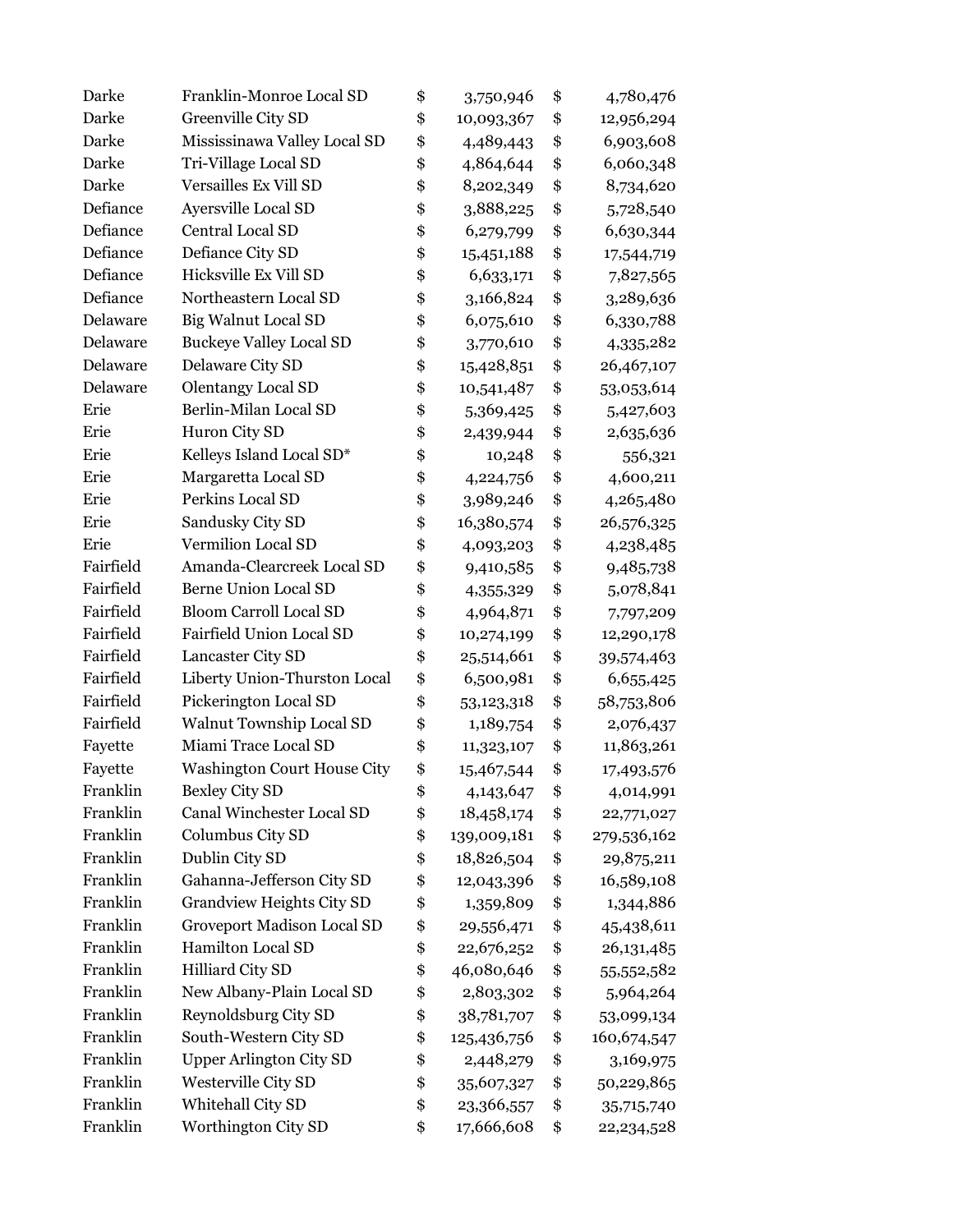| Fulton   | Archbold-Area Local SD            | \$<br>3,614,931     | \$<br>5,193,525   |
|----------|-----------------------------------|---------------------|-------------------|
| Fulton   | Evergreen Local SD                | \$<br>4,894,098     | \$<br>5,007,373   |
| Fulton   | Gorham Fayette Local SD           | \$<br>3,245,188     | \$<br>3,468,998   |
| Fulton   | Pettisville Local SD              | \$<br>3,593,378     | \$<br>5,404,261   |
| Fulton   | Pike-Delta-York Local SD          | \$<br>6,336,528     | \$<br>7,310,219   |
| Fulton   | <b>Swanton Local SD</b>           | \$<br>5,012,536     | \$<br>5,149,432   |
| Fulton   | <b>Wauseon Ex Vill SD</b>         | \$<br>10,307,328    | \$<br>12,455,147  |
| Gallia   | Gallia County Local SD            | \$<br>11,543,026    | \$<br>14,097,231  |
| Gallia   | Gallipolis City SD                | \$<br>11,399,984    | \$<br>14,498,770  |
| Geauga   | Berkshire Local SD                | \$<br>4,734,473     | \$<br>4,914,513   |
| Geauga   | Cardinal Local SD                 | \$<br>1,963,728     | \$<br>2,205,376   |
| Geauga   | Chardon Local SD                  | \$<br>4,705,168     | \$<br>5,228,743   |
| Geauga   | Kenston Local SD                  | \$<br>3,091,383     | \$<br>3,761,341   |
| Geauga   | West Geauga Local SD              | \$<br>3,879,924     | \$<br>4,342,970   |
| Greene   | <b>Beavercreek City SD</b>        | \$<br>10,511,711    | \$<br>11,305,031  |
| Greene   | Cedar Cliff Local SD              | \$<br>2,903,420     | \$<br>4,633,820   |
| Greene   | Fairborn City SD                  | \$<br>17,486,688    | \$<br>25,603,505  |
| Greene   | <b>Greeneview Local SD</b>        | \$<br>5,766,447     | \$<br>6,707,668   |
| Greene   | <b>Sugarcreek Local SD</b>        | \$<br>5,706,096     | \$<br>5,851,495   |
| Greene   | Xenia Community City SD           | \$<br>17,467,143    | \$<br>23,973,948  |
| Greene   | Yellow Springs Ex Vill SD         | \$<br>2,215,215     | \$<br>3,435,108   |
| Guernsey | Cambridge City SD                 | \$<br>11,672,448    | \$<br>13,733,525  |
| Guernsey | East Guernsey Local SD            | \$<br>6,768,078     | \$<br>6,922,861   |
| Guernsey | Rolling Hills Local SD            | \$<br>8,576,452     | \$<br>9,389,802   |
| Hamilton | Cincinnati City SD                | \$<br>123, 235, 072 | \$<br>187,301,091 |
| Hamilton | Deer Park Community City SD       | \$<br>2,929,075     | \$<br>3,364,086   |
| Hamilton | Finneytown Local SD               | \$<br>6,339,445     | \$<br>6,316,045   |
| Hamilton | <b>Forest Hills Local SD</b>      | \$<br>16,460,516    | \$<br>17,152,166  |
| Hamilton | Indian Hill Ex Vill SD            | \$<br>1,010,509     | \$<br>1,573,315   |
| Hamilton | Lockland City SD                  | \$<br>3,563,695     | \$<br>7,177,128   |
| Hamilton | Loveland City SD                  | \$<br>11,843,047    | \$<br>12,603,656  |
| Hamilton | Madeira City SD                   | \$<br>2,389,018     | \$<br>2,587,515   |
| Hamilton | Mariemont City SD                 | \$<br>2,820,993     | \$<br>2,954,838   |
| Hamilton | Mount Healthy City SD             | \$<br>23,026,921    | \$<br>28,344,438  |
| Hamilton | North College Hill City SD        | \$<br>10,691,072    | \$<br>13,953,033  |
| Hamilton | Northwest Local SD                | \$<br>25,866,596    | \$<br>32,896,176  |
| Hamilton | Norwood City SD                   | \$<br>6,260,672     | \$<br>6,975,938   |
| Hamilton | Oak Hills Local SD                | \$<br>24,946,448    | \$<br>25,075,209  |
| Hamilton | Princeton City SD                 | \$<br>5,363,536     | \$<br>16,602,766  |
| Hamilton | Reading Community City SD         | \$<br>6,291,855     | \$<br>10,210,912  |
| Hamilton | Southwest Local SD                | \$<br>13,470,020    | \$<br>17,002,632  |
| Hamilton | St Bernard-Elmwood Place Cit      | \$<br>5,072,989     | \$<br>8,354,382   |
| Hamilton | <b>Sycamore Community City SD</b> | \$<br>2,582,277     | \$<br>4,175,421   |
| Hamilton | Three Rivers Local SD             | \$<br>5,894,370     | \$<br>6,389,533   |
| Hamilton | Winton Woods City SD              | \$<br>17,057,887    | \$<br>25,914,608  |
| Hamilton | <b>Wyoming City SD</b>            | \$<br>5,603,691     | \$<br>5,520,101   |
| Hancock  | Arcadia Local SD                  | \$<br>2,709,741     | \$<br>3,791,247   |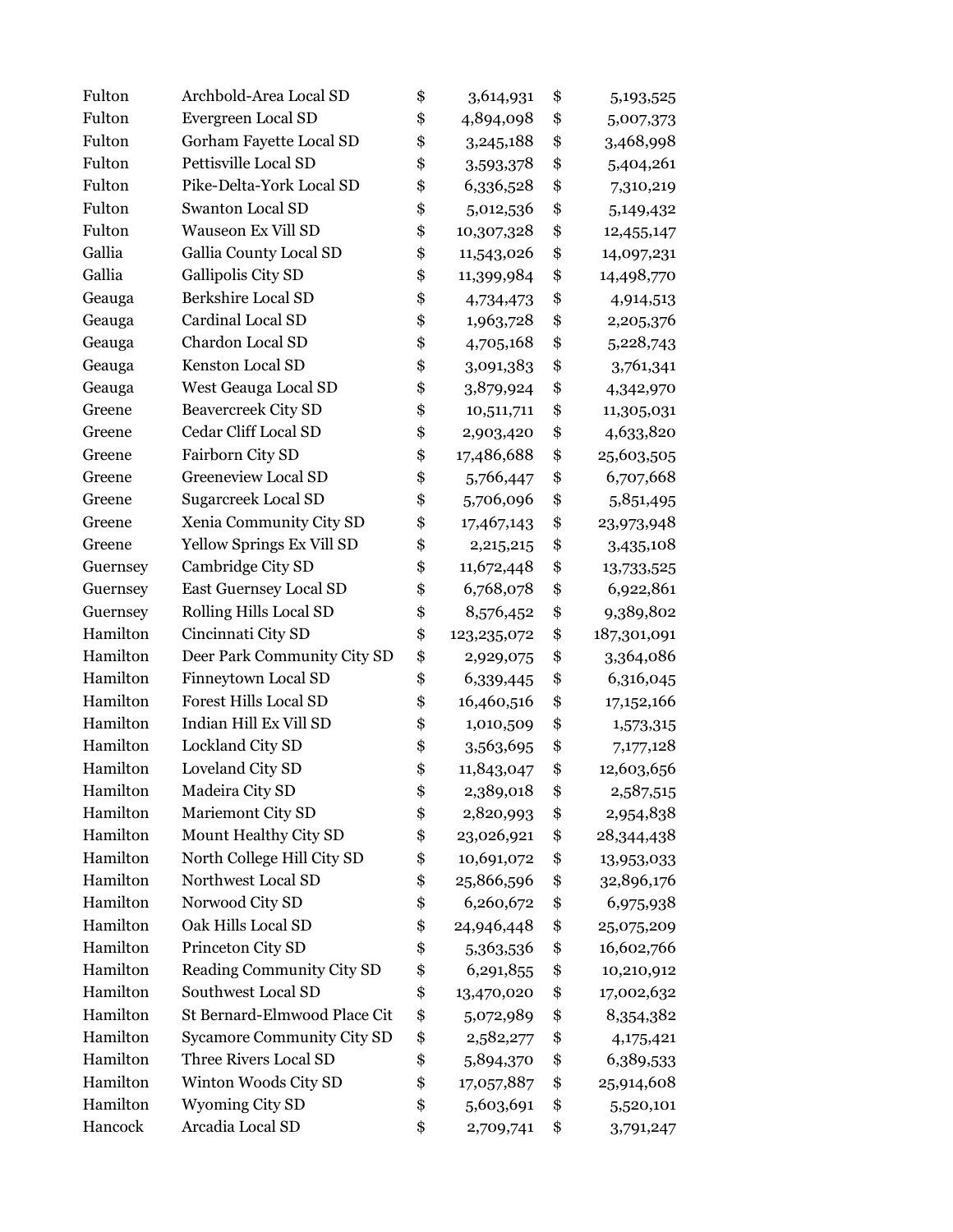| Hancock   | Arlington Local SD                  | \$<br>3,384,483  | \$<br>4,819,722  |
|-----------|-------------------------------------|------------------|------------------|
| Hancock   | Cory-Rawson Local SD                | \$<br>2,460,486  | \$<br>3,833,770  |
| Hancock   | Findlay City SD                     | \$<br>20,489,512 | \$<br>24,413,643 |
| Hancock   | Liberty Benton Local SD             | \$<br>6,369,454  | \$<br>7,820,492  |
| Hancock   | McComb Local SD                     | \$<br>4,194,210  | \$<br>5,405,222  |
| Hancock   | Riverdale Local SD                  | \$<br>6,026,896  | \$<br>7,888,927  |
| Hancock   | Van Buren Local SD                  | \$<br>1,277,671  | \$<br>1,889,588  |
| Hancock   | Vanlue Local SD                     | \$<br>1,182,580  | \$<br>1,945,586  |
| Hardin    | Ada Ex Vill SD                      | \$<br>5,260,230  | \$<br>6,691,189  |
| Hardin    | Hardin Northern Local SD            | \$<br>2,619,249  | \$<br>3,029,678  |
| Hardin    | Kenton City SD                      | \$<br>10,915,593 | \$<br>13,054,824 |
| Hardin    | Ridgemont Local SD                  | \$<br>3,019,957  | \$<br>4,896,381  |
| Hardin    | <b>Upper Scioto Valley Local SD</b> | \$<br>3,350,166  | \$<br>3,388,387  |
| Harrison  | <b>Conotton Valley Union Local</b>  | \$<br>2,564,546  | \$<br>2,661,901  |
| Harrison  | Harrison Hills City SD              | \$<br>8,395,690  | \$<br>8,514,665  |
| Henry     | Holgate Local SD                    | \$<br>3,078,494  | \$<br>3,684,431  |
| Henry     | Liberty Center Local SD             | \$<br>6,394,387  | \$<br>6,683,409  |
| Henry     | Napoleon City SD                    | \$<br>7,411,784  | \$<br>7,540,546  |
| Henry     | Patrick Henry Local SD              | \$<br>4,568,159  | \$<br>4,707,748  |
| Highland  | <b>Bright Local SD</b>              | \$<br>5,760,086  | \$<br>7,630,473  |
| Highland  | Fairfield Local SD                  | \$<br>8,129,906  | \$<br>8,736,831  |
| Highland  | Greenfield Ex Vill SD               | \$<br>14,966,574 | \$<br>16,115,614 |
| Highland  | Hillsboro City SD                   | \$<br>14,300,626 | \$<br>16,336,013 |
| Highland  | Lynchburg-Clay Local SD             | \$<br>10,505,485 | \$<br>10,578,914 |
| Hocking   | Logan-Hocking Local SD              | \$<br>21,632,196 | \$<br>28,905,500 |
| Holmes    | East Holmes Local SD                | \$<br>4,953,462  | \$<br>5,433,822  |
| Holmes    | West Holmes Local SD                | \$<br>9,877,608  | \$<br>10,071,021 |
| Huron     | <b>Bellevue City SD</b>             | \$<br>8,900,775  | \$<br>9,925,850  |
| Huron     | Monroeville Local SD                | \$<br>3,173,258  | \$<br>3,684,007  |
| Huron     | New London Local SD                 | \$<br>6,537,607  | \$<br>6,829,865  |
| Huron     | Norwalk City SD                     | \$<br>13,694,556 | \$<br>17,416,041 |
| Huron     | South Central Local SD              | \$<br>5,865,568  | \$<br>6,881,060  |
| Huron     | Western Reserve Local SD            | \$<br>6,355,502  | \$<br>6,615,896  |
| Huron     | Willard City SD                     | \$<br>7,966,931  | \$<br>9,641,501  |
| Jackson   | Jackson City SD                     | \$<br>14,517,950 | \$<br>16,638,720 |
| Jackson   | Oak Hill Union Local SD             | \$<br>9,839,952  | \$<br>10,794,955 |
| Jackson   | <b>Wellston City SD</b>             | \$<br>12,856,723 | \$<br>14,308,762 |
| Jefferson | <b>Buckeye Local SD</b>             | \$<br>7,400,423  | \$<br>7,648,423  |
| Jefferson | <b>Edison Local SD</b>              | \$<br>5,392,836  | \$<br>5,710,596  |
| Jefferson | <b>Indian Creek Local SD</b>        | \$<br>6,719,076  | \$<br>8,273,841  |
| Jefferson | Steubenville City SD                | \$<br>18,274,463 | \$<br>23,843,921 |
| Jefferson | <b>Toronto City SD</b>              | \$<br>6,253,760  | \$<br>7,962,991  |
| Knox      | Centerburg Local SD                 | \$<br>5,898,279  | \$<br>6,780,230  |
| Knox      | Danville Local SD                   | \$<br>4,175,366  | \$<br>6,626,862  |
| Knox      | East Knox Local SD                  | \$<br>2,434,779  | \$<br>2,632,654  |
| Knox      | Fredericktown Local SD              | \$<br>6,627,460  | \$<br>7,715,797  |
| Knox      | Mount Vernon City SD                | \$<br>15,496,040 | \$<br>20,269,346 |
|           |                                     |                  |                  |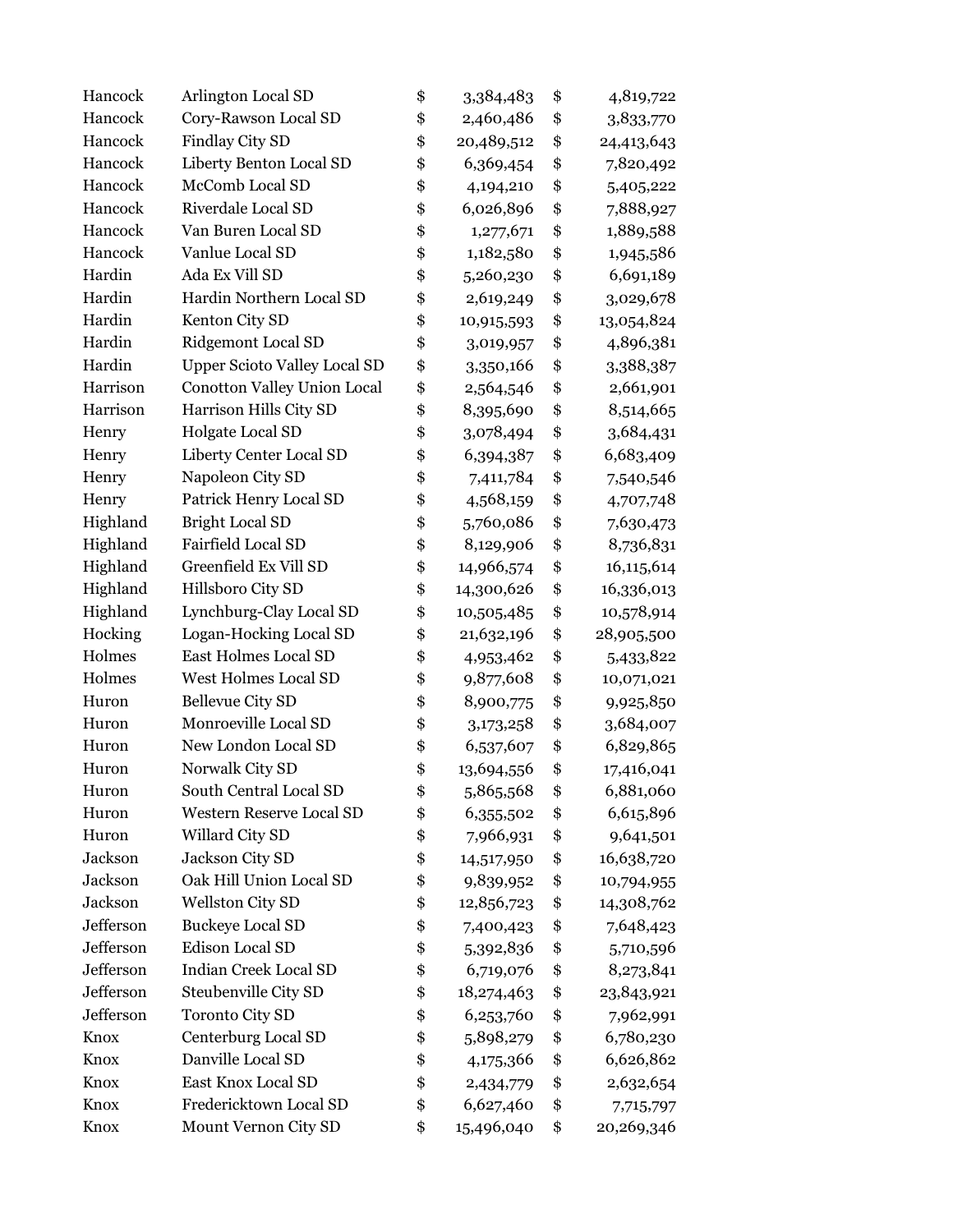| Fairport Harbor Ex Vill SD   | \$<br>3,915,180    | \$<br>6,860,871  |
|------------------------------|--------------------|------------------|
| Kirtland Local SD            | \$<br>794,648      | \$<br>987,938    |
| Madison Local SD             | \$<br>13,174,156   | \$<br>15,460,262 |
| Mentor Ex Vill SD            | \$<br>14, 107, 378 | \$<br>15,377,542 |
| Painsville City Local SD     | \$<br>25,520,675   | \$<br>31,164,104 |
| Perry Local SD               | \$<br>3,298,080    | \$<br>5,610,939  |
| Riverside Local SD           | \$<br>6,343,449    | \$<br>7,297,485  |
| Wickliffe City SD            | \$<br>1,789,804    | \$<br>3,876,322  |
| Willoughby-Eastlake City SD  | \$<br>14,250,824   | \$<br>27,910,461 |
| Chesapeake Union Ex Vill SD  | \$<br>9,328,704    | \$<br>9,851,670  |
| Dawson-Bryant Local SD       | \$<br>11,870,023   | \$<br>12,830,165 |
| Fairland Local SD            | \$<br>8,107,761    | \$<br>8,304,688  |
| <b>Ironton City SD</b>       | \$<br>10,049,543   | \$<br>12,344,160 |
| <b>Rock Hill Local SD</b>    | \$<br>11,339,384   | \$<br>11,501,790 |
| South Point Local SD         | \$<br>10,553,376   | \$<br>11,876,829 |
| Symmes Valley Local SD       | \$<br>8,331,337    | \$<br>9,565,201  |
| Granville Ex Vill SD         | \$<br>5,906,767    | \$<br>6,315,971  |
| Heath City SD                | \$<br>6,782,500    | \$<br>9,171,801  |
| Johnstown-Monroe Local SD    | \$<br>4,586,813    | \$<br>5,899,154  |
| Lakewood Local SD            | \$<br>4,502,414    | \$<br>4,853,625  |
| Licking Heights Local SD     | \$<br>10,562,511   | \$<br>26,150,470 |
| Licking Valley Local SD      | \$<br>11,178,813   | \$<br>12,995,414 |
| Newark City SD               | \$<br>33,418,778   | \$<br>46,437,089 |
| North Fork Local SD          | \$<br>7,578,713    | \$<br>8,159,460  |
| Northridge Local SD          | \$<br>4,219,607    | \$<br>4,624,407  |
| Southwest Licking Local SD   | \$<br>14,717,468   | \$<br>18,889,300 |
| <b>Bellefontaine City SD</b> | \$<br>13,501,145   | \$<br>16,036,612 |
| Benjamin Logan Local SD      | \$<br>6,587,815    | \$<br>6,865,702  |
| Indian Lake Local SD         | \$<br>4,695,110    | \$<br>4,860,884  |
| Riverside Local SD           | \$<br>5,092,078    | \$<br>5,613,724  |
| Amherst Ex Vill SD           | \$<br>13,236,486   | \$<br>14,102,420 |
| Avon Lake City SD            | \$<br>2,640,670    | \$<br>3,062,233  |
| Avon Local SD                | \$<br>4,280,712    | \$<br>9,384,546  |
| <b>Clearview Local SD</b>    | \$<br>14,071,169   | \$<br>16,988,690 |
| Columbia Local SD            | \$<br>2,281,687    | \$<br>2,379,145  |
| Elyria City SD               | \$<br>29,705,893   | \$<br>40,238,636 |
| Firelands Local SD           | \$<br>7,967,241    | \$<br>8,165,574  |
| Keystone Local SD            | \$<br>6,367,712    | \$<br>6,464,673  |
| Lorain City SD               | \$<br>59,904,772   | \$<br>64,280,151 |
| Midview Local SD             | \$<br>12,022,856   | \$<br>12,263,917 |
| North Ridgeville City SD     | \$<br>10,553,182   | \$<br>10,881,845 |
| Oberlin City SD              | \$<br>3,373,953    | \$<br>3,442,200  |
| Sheffield-Sheffield Lake Cit | \$<br>4,628,265    | \$<br>5,444,266  |
| Wellington Ex Vill SD        | \$<br>4,449,597    | \$<br>4,485,202  |
| Anthony Wayne Local SD       | \$<br>6,354,919    | \$<br>7,077,632  |
| Maumee City SD               | \$<br>4,953,335    | \$<br>6,402,816  |
| Oregon City SD               | \$<br>13,266,289   | \$<br>18,378,168 |
|                              |                    |                  |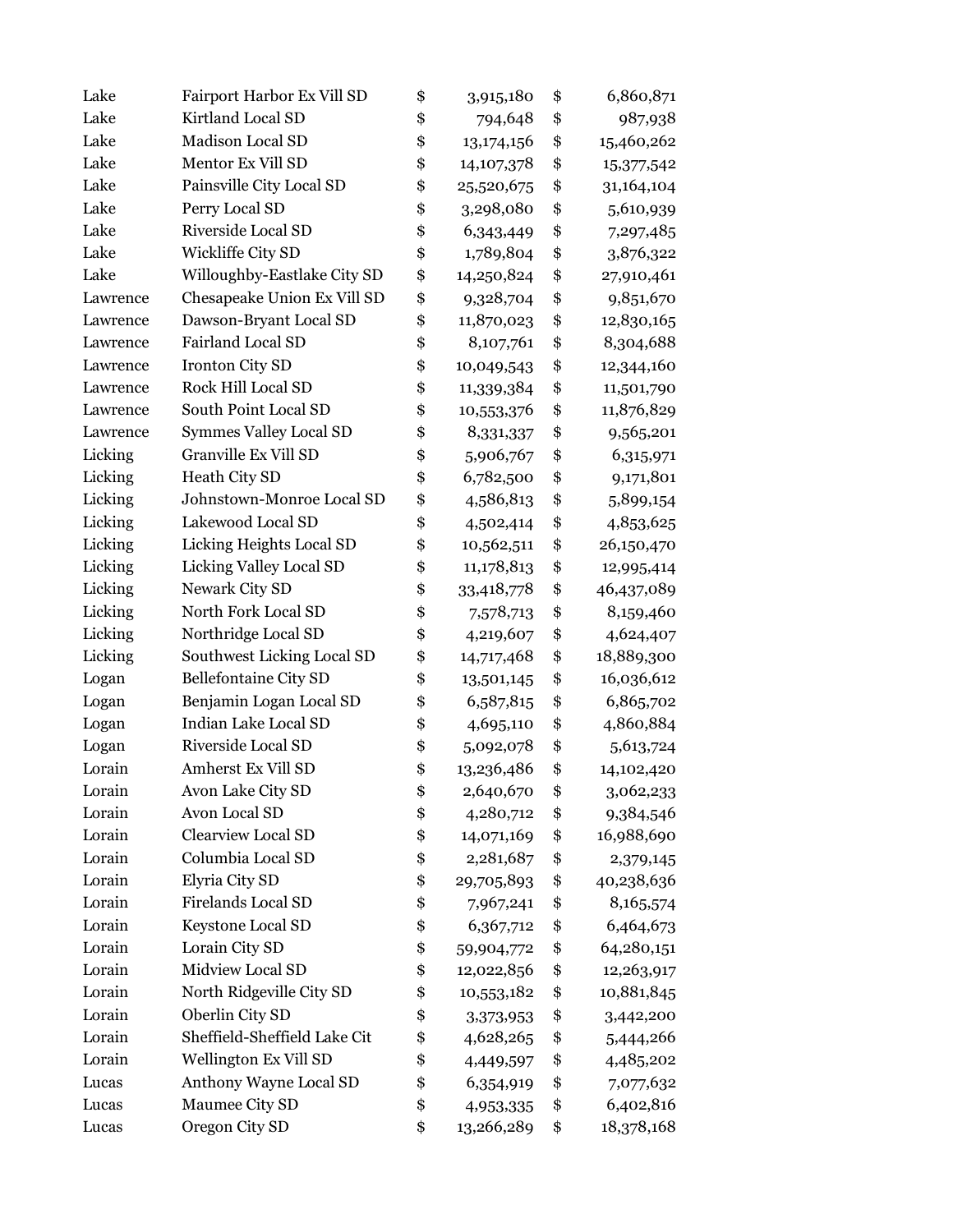| Lucas    | Ottawa Hills Local SD              | \$<br>2,458,855   | \$<br>2,350,896   |
|----------|------------------------------------|-------------------|-------------------|
| Lucas    | Springfield Local SD               | \$<br>5,486,964   | \$<br>11,031,861  |
| Lucas    | Sylvania City SD                   | \$<br>15,778,905  | \$<br>18,725,605  |
| Lucas    | <b>Toledo City SD</b>              | \$<br>177,816,204 | \$<br>207,670,870 |
| Lucas    | <b>Washington Local SD</b>         | \$<br>25,781,533  | \$<br>52,232,620  |
| Madison  | Jefferson Local SD                 | \$<br>4,405,493   | \$<br>5,510,163   |
| Madison  | Jonathan Alder Local SD            | \$<br>8,197,080   | \$<br>9,158,627   |
| Madison  | London City SD                     | \$<br>7,726,620   | \$<br>9,926,396   |
| Madison  | Madison-Plains Local SD            | \$<br>4,400,384   | \$<br>4,627,152   |
| Mahoning | <b>Austintown Local SD</b>         | \$<br>20,457,238  | \$<br>26,038,561  |
| Mahoning | Boardman Local SD                  | \$<br>6,464,251   | \$<br>13,574,544  |
| Mahoning | Campbell City SD                   | \$<br>13,073,334  | \$<br>14,051,237  |
| Mahoning | Canfield Local SD                  | \$<br>4,562,981   | \$<br>5,040,952   |
| Mahoning | Jackson-Milton Local SD            | \$<br>2,517,841   | \$<br>3,117,713   |
| Mahoning | Lowellville Local SD               | \$<br>3,302,391   | \$<br>4,677,082   |
| Mahoning | Poland Local SD                    | \$<br>4,616,816   | \$<br>4,774,967   |
| Mahoning | Sebring Local SD                   | \$<br>4,714,838   | \$<br>4,714,838   |
| Mahoning | South Range Local SD               | \$<br>5,723,402   | \$<br>5,829,956   |
| Mahoning | Springfield Local SD               | \$<br>3,960,681   | \$<br>4,027,042   |
| Mahoning | <b>Struthers City SD</b>           | \$<br>13,341,150  | \$<br>15,354,338  |
| Mahoning | West Branch Local SD               | \$<br>11,667,712  | \$<br>11,754,824  |
| Mahoning | Western Reserve Local SD           | \$<br>3,230,260   | \$<br>5,021,669   |
| Mahoning | Youngstown City SD                 | \$<br>56,143,739  | \$<br>61,160,605  |
| Marion   | Elgin Local SD                     | \$<br>6,260,411   | \$<br>6,835,746   |
| Marion   | Marion City SD                     | \$<br>38,807,458  | \$<br>43,368,375  |
| Marion   | Pleasant Local SD                  | \$<br>4,923,363   | \$<br>6,595,006   |
| Marion   | Ridgedale Local SD                 | \$<br>3,004,406   | \$<br>4,235,004   |
| Marion   | <b>River Valley Local SD</b>       | \$<br>8,064,185   | \$<br>9,806,191   |
| Medina   | <b>Black River Local SD</b>        | \$<br>5,927,798   | \$<br>6,049,998   |
| Medina   | <b>Brunswick City SD</b>           | \$<br>25,614,160  | \$<br>25,999,625  |
| Medina   | <b>Buckeye Local SD</b>            | \$<br>5,289,993   | \$<br>5,596,784   |
| Medina   | <b>Cloverleaf Local SD</b>         | \$<br>8,196,120   | \$<br>8,481,948   |
| Medina   | Highland Local SD                  | \$<br>4,361,454   | \$<br>4,879,198   |
| Medina   | Medina City SD                     | \$<br>16,673,994  | \$<br>17,294,024  |
| Medina   | Wadsworth City SD                  | \$<br>17,643,106  | \$<br>19,820,886  |
| Meigs    | Eastern Local SD                   | \$<br>6,725,551   | \$<br>7,604,689   |
| Meigs    | Meigs Local SD                     | \$<br>16,348,617  | \$<br>16,978,675  |
| Meigs    | Southern Local SD                  | \$<br>5,468,912   | \$<br>8,028,722   |
| Mercer   | Celina City SD                     | \$<br>10,246,141  | \$<br>12,970,230  |
| Mercer   | Coldwater Ex Vill SD               | \$<br>7,773,988   | \$<br>8,390,016   |
| Mercer   | Fort Recovery Local SD             | \$<br>5,977,520   | \$<br>7,703,727   |
| Mercer   | Marion Local SD                    | \$<br>5,327,558   | \$<br>6,644,898   |
| Mercer   | Parkway Local SD                   | \$<br>5,896,881   | \$<br>6,909,782   |
| Mercer   | <b>St Henry Consolidated Local</b> | \$<br>5,484,730   | \$<br>6,011,683   |
| Miami    | <b>Bethel Local SD</b>             | \$<br>4,574,656   | \$<br>10,204,510  |
| Miami    | Bradford Ex Vill SD                | \$<br>4,088,883   | \$<br>4,845,557   |
| Miami    | Covington Ex Vill SD               | \$<br>4,623,555   | \$<br>5,914,460   |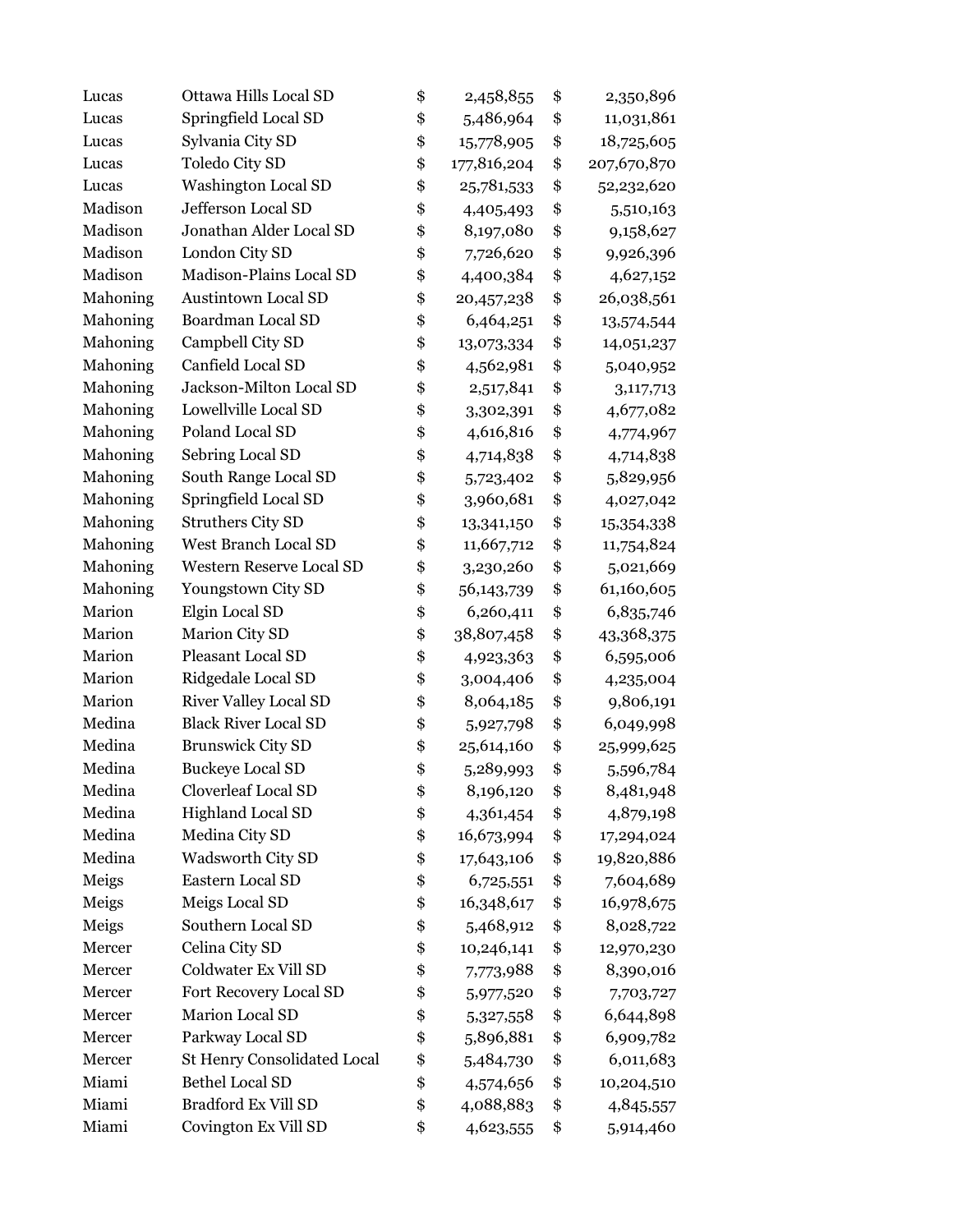| Miami     | Miami East Local SD                    | \$<br>5,147,996    | \$<br>5,395,339    |
|-----------|----------------------------------------|--------------------|--------------------|
| Miami     | Milton-Union Ex Vill SD                | \$<br>6,496,339    | \$<br>7,852,912    |
| Miami     | Newton Local SD                        | \$<br>3,770,393    | \$<br>5,131,578    |
| Miami     | Piqua City SD                          | \$<br>17,239,619   | \$<br>22,212,607   |
| Miami     | Tipp City Ex Vill SD                   | \$<br>8,004,867    | \$<br>10,090,186   |
| Miami     | Troy City SD                           | \$<br>14,274,425   | \$<br>16,664,956   |
| Monroe    | Switzerland Of Ohio Local SD           | \$<br>12,344,416   | \$<br>12,914,065   |
|           | Montgomery Brookville Local SD         | \$<br>6,080,534    | \$<br>8,481,914    |
|           | Montgomery Centerville City SD         | \$<br>12,036,492   | \$<br>13,311,839   |
|           | Montgomery Dayton City SD              | \$<br>110,896,197  | \$<br>118,514,663  |
|           | Montgomery Huber Heights City SD       | \$<br>30,973,320   | \$<br>34,716,953   |
|           | Montgomery Jefferson Township Local SD | \$<br>1,799,090    | \$<br>1,939,458    |
|           | Montgomery Kettering City SD           | \$<br>14, 175, 138 | \$<br>30,633,819   |
|           | Montgomery Mad River Local SD          | \$<br>28,727,462   | \$<br>33,545,795   |
|           | Montgomery Miamisburg City SD          | \$<br>14,578,121   | \$<br>19,801,993   |
|           | Montgomery New Lebanon Local SD        | \$<br>7,797,418    | \$<br>9,393,297    |
|           | Montgomery Northmont City SD           | \$<br>21,953,014   | \$<br>24,678,808   |
|           | Montgomery Northridge Local SD         | \$<br>12,078,466   | \$<br>17,118,649   |
|           | Montgomery Oakwood City SD             | \$<br>6,267,724    | \$<br>6,260,111    |
|           | Montgomery Trotwood-Madison City SD    | \$<br>23,599,385   | \$<br>27,060,852   |
|           | Montgomery Valley View Local SD        | \$<br>8,217,003    | \$<br>9,133,994    |
|           | Montgomery Vandalia-Butler City SD     | \$<br>4,342,509    | \$<br>6,072,961    |
|           | Montgomery West Carrollton City SD     | \$<br>19,519,653   | \$<br>24, 267, 934 |
| Morgan    | Morgan Local SD                        | \$<br>13,559,995   | \$<br>14,417,864   |
| Morrow    | Cardington-Lincoln Local SD            | \$<br>6,597,858    | \$<br>8,049,321    |
| Morrow    | Highland Local SD                      | \$<br>9,953,590    | \$<br>11,062,906   |
| Morrow    | Mount Gilead Ex Vill SD                | \$<br>6,414,417    | \$<br>6,942,611    |
| Morrow    | Northmor Local SD                      | \$<br>5,014,540    | \$<br>5,781,429    |
| Muskingum | East Muskingum Local SD                | \$<br>9,901,097    | \$<br>12,063,641   |
| Muskingum | Franklin Local SD                      | \$<br>11,859,476   | \$<br>11,889,476   |
| Muskingum | Maysville Local SD                     | \$<br>14,817,379   | \$<br>18,267,420   |
| Muskingum | Tri-Valley Local SD                    | \$<br>17,590,379   | \$<br>17,768,921   |
| Muskingum | West Muskingum Local SD                | \$<br>4,251,258    | \$<br>4,457,720    |
| Muskingum | Zanesville City SD                     | \$<br>24,364,856   | \$<br>29,038,824   |
| Noble     | Caldwell Ex Vill SD                    | \$<br>5,219,663    | \$<br>6,473,707    |
| Noble     | Noble Local SD                         | \$<br>5,631,817    | \$<br>5,949,123    |
| Ottawa    | Benton Carroll Salem Local S           | \$<br>3,625,628    | \$<br>3,651,464    |
| Ottawa    | Danbury Local SD                       | \$<br>608,262      | \$<br>654,663      |
| Ottawa    | Genoa Area Local SD                    | \$<br>6,155,665    | \$<br>6,311,910    |
| Ottawa    | Port Clinton City SD                   | \$<br>2,573,886    | \$<br>2,775,247    |
| Ottawa    | Put-In-Bay Local SD*                   | \$<br>35,017       | \$<br>97,942       |
| Paulding  | Antwerp Local SD                       | \$<br>4,857,184    | \$<br>6,652,803    |
| Paulding  | Paulding Ex Vill SD                    | \$<br>7,498,649    | \$<br>8,585,264    |
| Paulding  | Wayne Trace Local SD                   | \$<br>5, 134, 722  | \$<br>5,982,623    |
| Perry     | Crooksville Ex Vill SD                 | \$<br>10,409,224   | \$<br>12,015,616   |
| Perry     | New Lexington City SD                  | \$<br>15,509,819   | \$<br>16,153,639   |
| Perry     | Northern Local SD                      | \$<br>11,417,587   | \$<br>11,625,712   |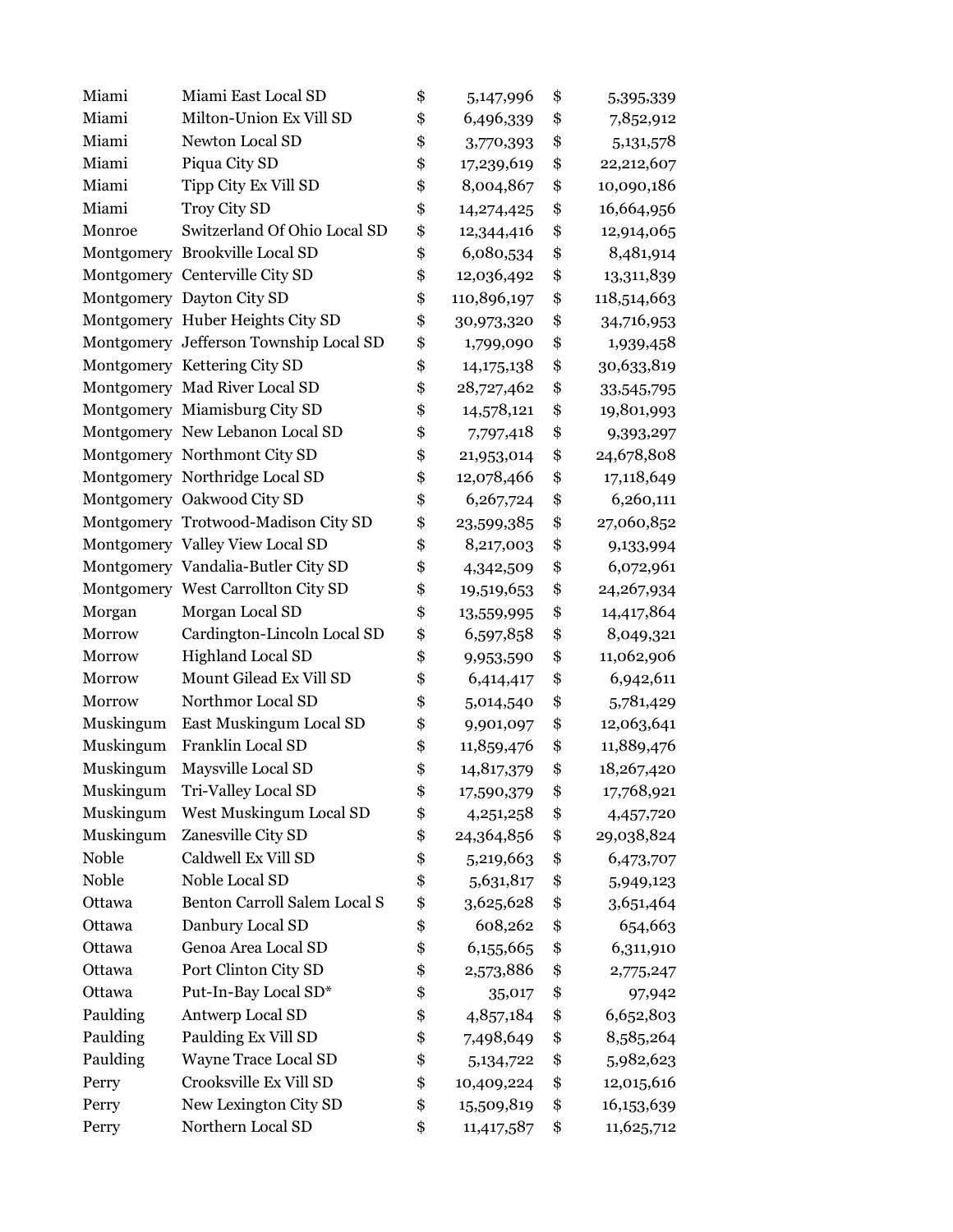| Perry    | Southern Local SD            | \$<br>8,038,298  | \$<br>9,143,267  |
|----------|------------------------------|------------------|------------------|
| Pickaway | Circleville City SD          | \$<br>11,027,989 | \$<br>13,968,142 |
| Pickaway | Logan Elm Local SD           | \$<br>7,711,991  | \$<br>7,934,047  |
| Pickaway | <b>Teays Valley Local SD</b> | \$<br>20,646,226 | \$<br>24,052,497 |
| Pickaway | <b>Westfall Local SD</b>     | \$<br>7,414,967  | \$<br>7,835,855  |
| Pike     | Eastern Local SD             | \$<br>9,637,122  | \$<br>9,947,515  |
| Pike     | Scioto Valley Local SD       | \$<br>10,189,313 | \$<br>11,795,046 |
| Pike     | <b>Waverly City SD</b>       | \$<br>14,142,790 | \$<br>15,967,850 |
| Pike     | <b>Western Local SD</b>      | \$<br>9,592,096  | \$<br>9,758,998  |
| Portage  | Aurora City SD               | \$<br>4,428,608  | \$<br>4,940,430  |
| Portage  | Crestwood Local SD           | \$<br>9,365,837  | \$<br>9,463,165  |
| Portage  | <b>Field Local SD</b>        | \$<br>5,675,142  | \$<br>5,869,442  |
| Portage  | James A Garfield Local SD    | \$<br>7,200,506  | \$<br>7,710,020  |
| Portage  | Kent City SD                 | \$<br>13,626,949 | \$<br>16,769,768 |
| Portage  | Ravenna City SD              | \$<br>12,748,883 | \$<br>16,928,998 |
| Portage  | Rootstown Local SD           | \$<br>4,178,458  | \$<br>4,397,403  |
| Portage  | Southeast Local SD           | \$<br>9,500,170  | \$<br>9,492,996  |
| Portage  | Streetsboro City SD          | \$<br>4,907,813  | \$<br>6,178,047  |
| Portage  | Waterloo Local SD            | \$<br>4,586,800  | \$<br>4,598,589  |
| Portage  | Windham Ex Vill SD           | \$<br>5,255,056  | \$<br>5,653,035  |
| Preble   | College Corner Local SD*     | \$<br>637,375    | \$<br>2,171,190  |
| Preble   | Eaton Community Schools City | \$<br>9,751,794  | \$<br>10,344,036 |
| Preble   | National Trail Local SD      | \$<br>6,210,679  | \$<br>7,189,446  |
| Preble   | Preble-Shawnee Local SD      | \$<br>7,827,568  | \$<br>9,670,039  |
| Preble   | Tri-County North Local SD    | \$<br>4,304,499  | \$<br>5,317,659  |
| Preble   | Twin Valley Community Local  | \$<br>5,002,839  | \$<br>6,129,883  |
| Putnam   | Columbus Grove Local SD      | \$<br>5,621,406  | \$<br>6,291,804  |
| Putnam   | Continental Local SD         | \$<br>3,268,690  | \$<br>3,958,481  |
| Putnam   | Jennings Local SD            | \$<br>2,539,199  | \$<br>3,125,928  |
| Putnam   | Kalida Local SD              | \$<br>3,032,623  | \$<br>4,319,023  |
| Putnam   | Leipsic Local SD             | \$<br>4,287,891  | \$<br>6,374,397  |
| Putnam   | Miller City-New Cleveland Lo | \$<br>3,543,417  | \$<br>5,124,822  |
| Putnam   | Ottawa-Glandorf Local SD     | \$<br>6,155,235  | \$<br>7,763,837  |
| Putnam   | Ottoville Local SD           | \$<br>2,643,554  | \$<br>3,549,723  |
| Putnam   | Pandora-Gilboa Local SD      | \$<br>3,017,190  | \$<br>4,063,776  |
| Richland | Clear Fork Valley Local SD   | \$<br>8,439,454  | \$<br>9,769,725  |
| Richland | <b>Crestview Local SD</b>    | \$<br>6,934,353  | \$<br>6,938,774  |
| Richland | Lexington Local SD           | \$<br>8,435,147  | \$<br>10,033,219 |
| Richland | Lucas Local SD               | \$<br>2,877,730  | \$<br>3,488,595  |
| Richland | Madison Local SD             | \$<br>16,111,841 | \$<br>22,130,054 |
| Richland | Mansfield City SD            | \$<br>23,790,243 | \$<br>31,642,575 |
| Richland | Ontario Local SD             | \$<br>4,711,896  | \$<br>9,101,983  |
| Richland | Plymouth-Shiloh Local SD     | \$<br>5,417,365  | \$<br>7,121,851  |
| Richland | Shelby City SD               | \$<br>9,895,409  | \$<br>11,736,008 |
| Ross     | Adena Local SD               | \$<br>8,416,481  | \$<br>8,644,850  |
| Ross     | Chillicothe City SD          | \$<br>11,888,975 | \$<br>18,985,671 |
| Ross     | Huntington Local SD          | \$<br>13,532,418 | \$<br>13,532,418 |
|          |                              |                  |                  |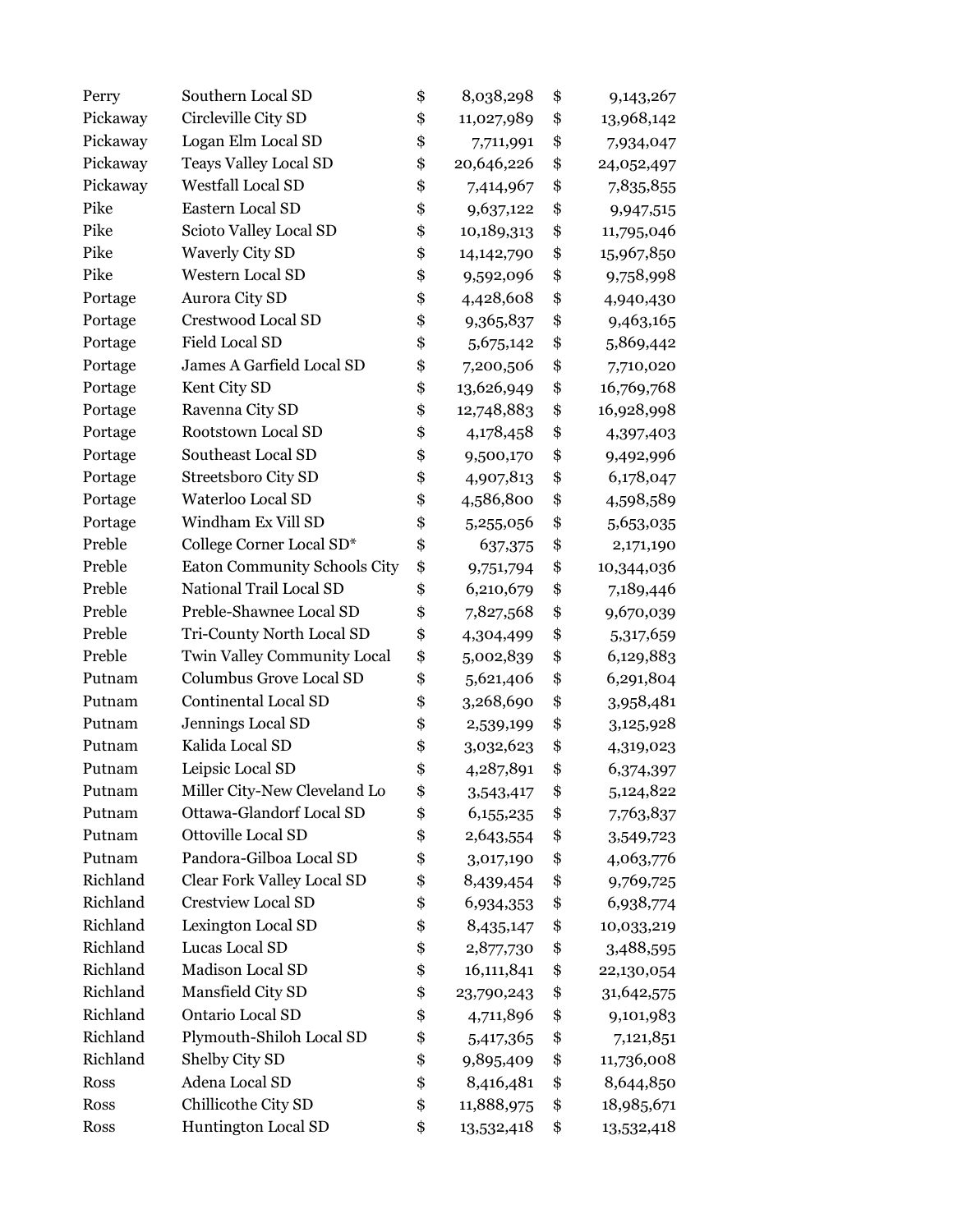| Ross         | Paint Valley Local SD       | \$<br>7,383,882    | \$<br>8,113,644  |
|--------------|-----------------------------|--------------------|------------------|
| Ross         | Southeastern Local SD       | \$<br>9,609,247    | \$<br>9,615,639  |
| Ross         | Union Scioto Local SD       | \$<br>12,194,996   | \$<br>13,810,654 |
| Ross         | Zane Trace Local SD         | \$<br>5,755,346    | \$<br>6,089,801  |
| Sandusky     | Clyde-Green Springs Ex Vill | \$<br>12,632,533   | \$<br>14,361,682 |
| Sandusky     | Fremont City SD             | \$<br>13,600,483   | \$<br>18,013,454 |
| Sandusky     | Gibsonburg Ex Vill SD       | \$<br>5,452,483    | \$<br>6,037,263  |
| Sandusky     | Lakota Local SD             | \$<br>5,623,540    | \$<br>6,046,150  |
| Sandusky     | <b>Woodmore Local SD</b>    | \$<br>4,555,440    | \$<br>4,666,070  |
| Scioto       | Bloom-Vernon Local SD       | \$<br>8,526,011    | \$<br>8,733,894  |
| Scioto       | Clay Local SD               | \$<br>4,711,300    | \$<br>6,997,151  |
| Scioto       | Green Local SD              | \$<br>4,178,029    | \$<br>5,120,749  |
| Scioto       | Minford Local SD            | \$<br>11,501,880   | \$<br>11,510,843 |
| Scioto       | New Boston Local SD         | \$<br>3,784,104    | \$<br>5,410,729  |
| Scioto       | Northwest Local SD          | \$<br>14,839,925   | \$<br>15,185,472 |
| Scioto       | Portsmouth City SD          | \$<br>13,441,079   | \$<br>13,960,042 |
| Scioto       | Valley Local SD             | \$<br>10,364,192   | \$<br>10,337,969 |
| Scioto       | Washington-Nile Local SD    | \$<br>14,860,731   | \$<br>15,266,555 |
| Scioto       | Wheelersburg Local SD       | \$<br>8,481,306    | \$<br>10,780,776 |
| Seneca       | Fostoria City SD            | \$<br>10,932,904   | \$<br>14,840,139 |
| Seneca       | Hopewell-Loudon Local SD    | \$<br>3,833,936    | \$<br>4,303,774  |
| Seneca       | New Riegel Local SD         | \$<br>3,016,605    | \$<br>3,831,776  |
| Seneca       | Old Fort Local SD           | \$<br>3,807,971    | \$<br>5,375,275  |
| Seneca       | Seneca East Local SD        | \$<br>5,019,709    | \$<br>5,706,210  |
| Seneca       | Tiffin City SD              | \$<br>10,869,104   | \$<br>13,916,556 |
| Shelby       | Anna Local SD               | \$<br>6,326,055    | \$<br>6,928,853  |
| Shelby       | <b>Botkins Local SD</b>     | \$<br>4,067,412    | \$<br>6,626,021  |
| Shelby       | Fairlawn Local SD           | \$<br>3,891,387    | \$<br>5,480,318  |
| Shelby       | Fort Loramie Local SD       | \$<br>4,373,201    | \$<br>4,910,215  |
| Shelby       | Hardin-Houston Local SD     | \$<br>5,377,327    | \$<br>6,269,052  |
| Shelby       | Jackson Center Local SD     | \$<br>3,253,929    | \$<br>4,479,734  |
| Shelby       | Russia Local SD             | \$<br>2,749,390    | \$<br>3,499,940  |
| Shelby       | Sidney City SD              | \$<br>15,092,754   | \$<br>18,742,839 |
| Stark        | Alliance City SD            | \$<br>24,011,348   | \$<br>27,091,398 |
| <b>Stark</b> | Canton City SD              | \$<br>80,997,838   | \$<br>89,728,182 |
| <b>Stark</b> | Canton Local SD             | \$<br>8,486,146    | \$<br>10,019,405 |
| <b>Stark</b> | Fairless Local SD           | \$<br>8,074,921    | \$<br>8,092,421  |
| Stark        | Jackson Local SD            | \$<br>6,114,698    | \$<br>8,552,503  |
| <b>Stark</b> | Lake Local SD               | \$<br>15,955,641   | \$<br>16,880,544 |
| <b>Stark</b> | Louisville City SD          | \$<br>14,051,058   | \$<br>14,366,512 |
| <b>Stark</b> | Marlington Local SD         | \$<br>9,854,424    | \$<br>10,106,178 |
| <b>Stark</b> | Massillon City SD           | \$<br>28, 211, 485 | \$<br>35,186,266 |
| Stark        | Minerva Local SD            | \$<br>11,382,198   | \$<br>13,195,412 |
| <b>Stark</b> | North Canton City SD        | \$<br>15,139,455   | \$<br>15,373,772 |
| <b>Stark</b> | Northwest Local SD          | \$<br>8,734,713    | \$<br>8,819,918  |
| <b>Stark</b> | Osnaburg Local SD           | \$<br>5,748,451    | \$<br>7,384,375  |
| <b>Stark</b> | Perry Local SD              | \$<br>20,145,398   | \$<br>24,938,037 |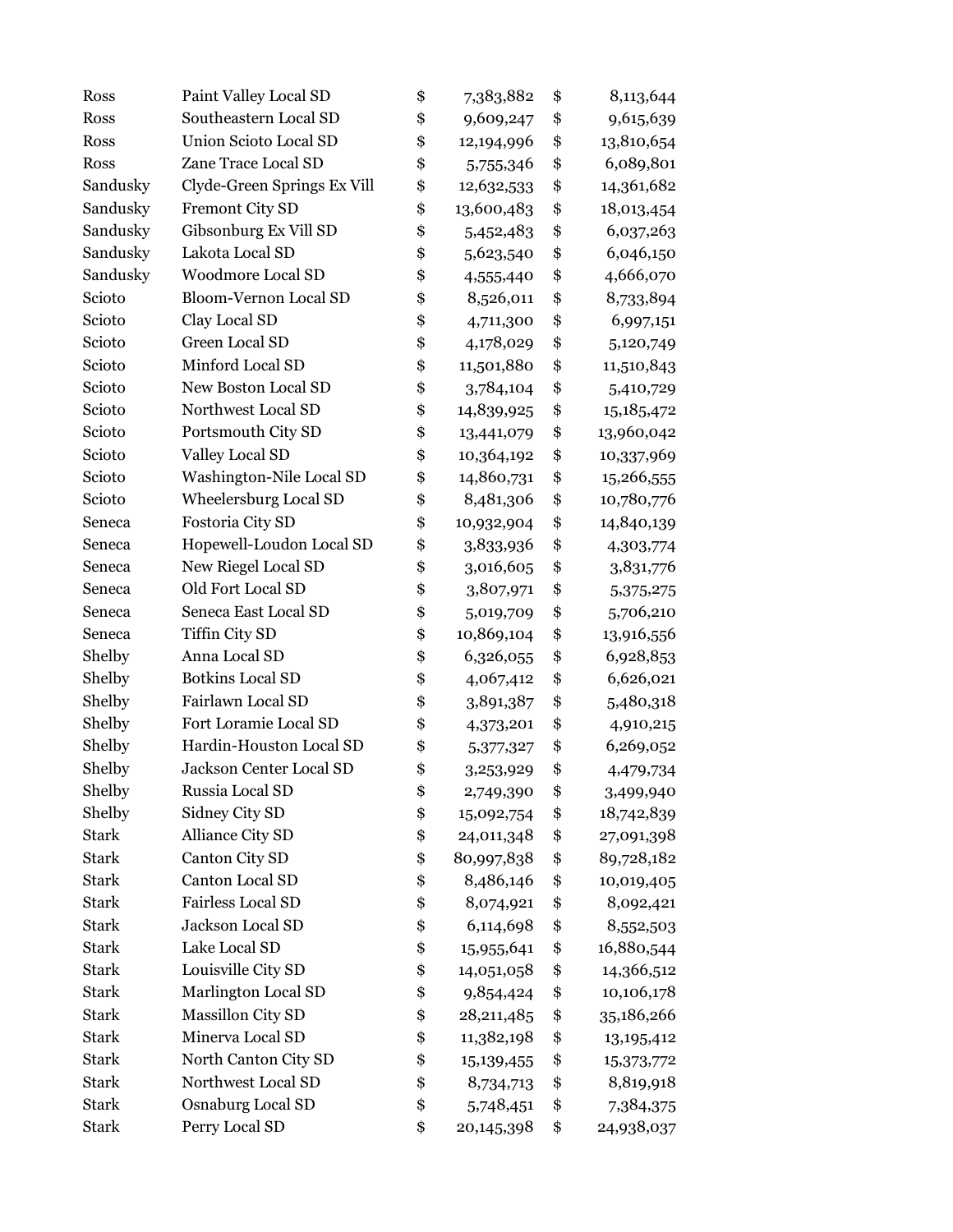| <b>Stark</b> | Plain Local SD                | \$<br>20,809,230  | \$<br>26,486,483  |
|--------------|-------------------------------|-------------------|-------------------|
| <b>Stark</b> | Sandy Valley Local SD         | \$<br>9,902,299   | \$<br>9,947,851   |
| <b>Stark</b> | Tuslaw Local SD               | \$<br>5,720,756   | \$<br>5,779,962   |
| Summit       | Akron City SD                 | \$<br>155,699,236 | \$<br>194,810,927 |
| Summit       | Barberton City SD             | \$<br>26,822,737  | \$<br>30,998,264  |
| Summit       | Copley-Fairlawn City SD       | \$<br>1,344,984   | \$<br>2,221,879   |
| Summit       | <b>Coventry Local SD</b>      | \$<br>6,287,490   | \$<br>7,934,646   |
| Summit       | Cuyahoga Falls City SD        | \$<br>15,051,844  | \$<br>16,373,110  |
| Summit       | Green Local SD                | \$<br>11,379,555  | \$<br>12,399,675  |
| Summit       | Hudson City SD                | \$<br>9,986,512   | \$<br>10,821,118  |
| Summit       | Manchester Local SD           | \$<br>5,253,815   | \$<br>5,863,195   |
| Summit       | Mogadore Local SD             | \$<br>5,035,495   | \$<br>7,212,470   |
| Summit       | Nordonia Hills City SD        | \$<br>3,835,153   | \$<br>4,621,853   |
| Summit       | Norton City SD                | \$<br>10,438,485  | \$<br>13,550,834  |
| Summit       | Revere Local SD               | \$<br>1,483,803   | \$<br>2,037,343   |
| Summit       | Springfield Local SD          | \$<br>8,037,404   | \$<br>10,134,753  |
| Summit       | Stow-Munroe Falls City SD     | \$<br>14,970,918  | \$<br>16,031,042  |
| Summit       | Tallmadge City SD             | \$<br>7,660,561   | \$<br>9,781,353   |
| Summit       | Twinsburg City SD             | \$<br>5, 143, 177 | \$<br>9,416,518   |
| Summit       | Woodridge Local SD            | \$<br>1,828,891   | \$<br>2,727,499   |
| Trumbull     | Bloomfield-Mespo Local SD     | \$<br>1,570,549   | \$<br>2,374,254   |
| Trumbull     | <b>Bristol Local SD</b>       | \$<br>3,479,432   | \$<br>4,185,116   |
| Trumbull     | <b>Brookfield Local SD</b>    | \$<br>5,618,565   | \$<br>7,412,559   |
| Trumbull     | Champion Local SD             | \$<br>7,056,718   | \$<br>7,995,217   |
| Trumbull     | Girard City SD                | \$<br>13,268,989  | \$<br>16,028,771  |
| Trumbull     | Howland Local SD              | \$<br>5,787,953   | \$<br>7,876,066   |
| Trumbull     | Hubbard Ex Vill SD            | \$<br>9,738,867   | \$<br>11,578,720  |
| Trumbull     | Joseph Badger Local SD        | \$<br>4,361,811   | \$<br>4,983,353   |
| Trumbull     | La Brae Local SD              | \$<br>8,230,773   | \$<br>10,150,721  |
| Trumbull     | Lakeview Local SD             | \$<br>5,968,802   | \$<br>6,476,215   |
| Trumbull     | Liberty Local SD              | \$<br>4,112,645   | \$<br>5,761,415   |
| Trumbull     | Lordstown Local SD            | \$<br>1,231,011   | \$<br>2,802,124   |
| Trumbull     | Maplewood Local SD            | \$<br>4,824,795   | \$<br>5,735,055   |
| Trumbull     | Mathews Local SD              | \$<br>2,036,484   | \$<br>2,982,840   |
| Trumbull     | McDonald Local SD             | \$<br>6,471,620   | \$<br>7,976,587   |
| Trumbull     | Newton Falls Ex Vill SD       | \$<br>6,525,609   | \$<br>7,713,853   |
| Trumbull     | Niles City SD                 | \$<br>15,558,050  | \$<br>17,990,377  |
| Trumbull     | Southington Local SD          | \$<br>3,738,727   | \$<br>4,952,833   |
| Trumbull     | Warren City SD                | \$<br>45,433,207  | \$<br>50,868,353  |
| Trumbull     | Weathersfield Local SD        | \$<br>5,956,313   | \$<br>8,229,160   |
| Tuscarawas   | Claymont City SD              | \$<br>14,708,158  | \$<br>15,916,662  |
| Tuscarawas   | Dover City SD                 | \$<br>8,102,221   | \$<br>14,256,025  |
| Tuscarawas   | Garaway Local SD              | \$<br>4,686,752   | \$<br>4,825,260   |
| Tuscarawas   | <b>Indian Valley Local SD</b> | \$<br>12,804,197  | \$<br>13,210,729  |
| Tuscarawas   | New Philadelphia City SD      | \$<br>11,354,195  | \$<br>16,472,042  |
| Tuscarawas   | Newcomerstown Ex Vill SD      | \$<br>7,467,570   | \$<br>8,797,173   |
| Tuscarawas   | Strasburg-Franklin Local SD   | \$<br>2,706,886   | \$<br>3,550,402   |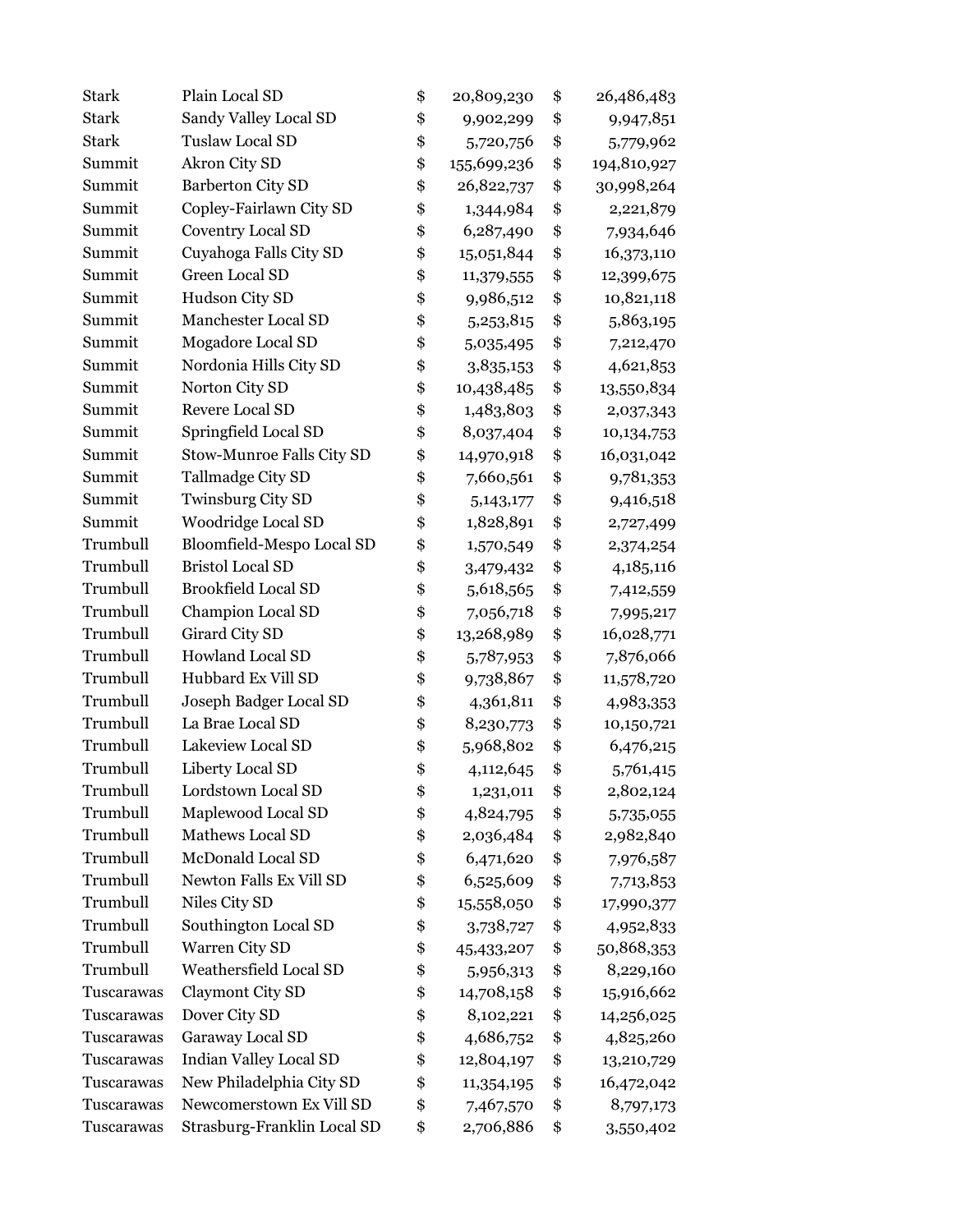| Tuscarawas | Tuscarawas Valley Local SD   | \$<br>5,692,809  | \$<br>5,704,469  |
|------------|------------------------------|------------------|------------------|
| Union      | <b>Fairbanks Local SD</b>    | \$<br>2,748,090  | \$<br>2,892,435  |
| Union      | Marysville Ex Vill SD        | \$<br>20,268,684 | \$<br>22,244,954 |
| Union      | North Union Local SD         | \$<br>8,532,900  | \$<br>8,638,882  |
| Van Wert   | <b>Crestview Local SD</b>    | \$<br>4,601,136  | \$<br>5,075,575  |
| Van Wert   | <b>Lincolnview Local SD</b>  | \$<br>4,731,266  | \$<br>5,639,210  |
| Van Wert   | Van Wert City SD             | \$<br>11,012,368 | \$<br>12,127,805 |
| Vinton     | Vinton County Local SD       | \$<br>16,536,609 | \$<br>16,622,228 |
| Warren     | Carlisle Local SD            | \$<br>8,584,155  | \$<br>9,725,115  |
| Warren     | Franklin City SD             | \$<br>11,531,233 | \$<br>15,816,764 |
| Warren     | Kings Local SD               | \$<br>8,891,218  | \$<br>11,964,686 |
| Warren     | Lebanon City SD              | \$<br>18,993,323 | \$<br>19,346,193 |
| Warren     | Little Miami Local SD        | \$<br>11,288,294 | \$<br>11,880,985 |
| Warren     | Mason City SD                | \$<br>33,857,325 | \$<br>35,300,132 |
| Warren     | Springboro Community City SD | \$<br>14,184,092 | \$<br>14,906,346 |
| Warren     | Wayne Local SD               | \$<br>4,341,247  | \$<br>4,501,948  |
| Washington | <b>Belpre City SD</b>        | \$<br>3,411,950  | \$<br>6,159,197  |
| Washington | Fort Frye Local SD           | \$<br>4,480,735  | \$<br>4,858,839  |
| Washington | <b>Frontier Local SD</b>     | \$<br>5,404,551  | \$<br>6,148,127  |
| Washington | Marietta City SD             | \$<br>8,261,751  | \$<br>9,729,835  |
| Washington | Warren Local SD              | \$<br>12,226,139 | \$<br>12,232,333 |
| Washington | <b>Wolf Creek Local SD</b>   | \$<br>2,314,351  | \$<br>3,312,397  |
| Wayne      | Chippewa Local SD            | \$<br>4,969,688  | \$<br>5,086,242  |
| Wayne      | Dalton Local SD              | \$<br>3,397,494  | \$<br>4,416,655  |
| Wayne      | Green Local SD               | \$<br>5,541,857  | \$<br>6,160,033  |
| Wayne      | North Central Local SD       | \$<br>6,680,000  | \$<br>8,704,033  |
| Wayne      | Northwestern Local SD        | \$<br>8,103,494  | \$<br>9,336,794  |
| Wayne      | Orrville City SD             | \$<br>6,161,605  | \$<br>8,920,934  |
| Wayne      | Rittman Ex Vill SD           | \$<br>6,884,261  | \$<br>7,949,179  |
| Wayne      | Southeast Local SD           | \$<br>5,387,058  | \$<br>5,556,578  |
| Wayne      | <b>Triway Local SD</b>       | \$<br>6,614,618  | \$<br>6,689,403  |
| Wayne      | <b>Wooster City SD</b>       | \$<br>8,852,724  | \$<br>12,610,849 |
| Williams   | Bryan City SD                | \$<br>7,279,207  | \$<br>11,755,217 |
| Williams   | <b>Edgerton Local SD</b>     | \$<br>3,800,251  | \$<br>4,562,309  |
| Williams   | Edon-Northwest Local SD      | \$<br>3,698,393  | \$<br>4,582,918  |
| Williams   | Millcreek-West Unity Local S | \$<br>4,073,046  | \$<br>4,894,407  |
| Williams   | Montpelier Ex Vill SD        | \$<br>7,289,030  | \$<br>8,044,699  |
| Williams   | North Central Local SD       | \$<br>3,570,631  | \$<br>4,967,890  |
| Williams   | <b>Stryker Local SD</b>      | \$<br>2,954,340  | \$<br>2,976,505  |
| Wood       | Bowling Green City SD        | \$<br>6,794,958  | \$<br>10,178,289 |
| Wood       | Eastwood Local SD            | \$<br>6,388,137  | \$<br>6,611,408  |
| Wood       | Elmwood Local SD             | \$<br>7,032,574  | \$<br>7,041,362  |
| Wood       | Lake Local SD                | \$<br>5,886,044  | \$<br>7,233,278  |
| Wood       | North Baltimore Local SD     | \$<br>3,987,778  | \$<br>5,632,241  |
| Wood       | Northwood Local SD           | \$<br>4,666,082  | \$<br>6,574,170  |
| Wood       | Otsego Local SD              | \$<br>5,569,573  | \$<br>5,843,378  |
| Wood       | Perrysburg Ex Vill SD        | \$<br>10,993,443 | \$<br>12,524,357 |